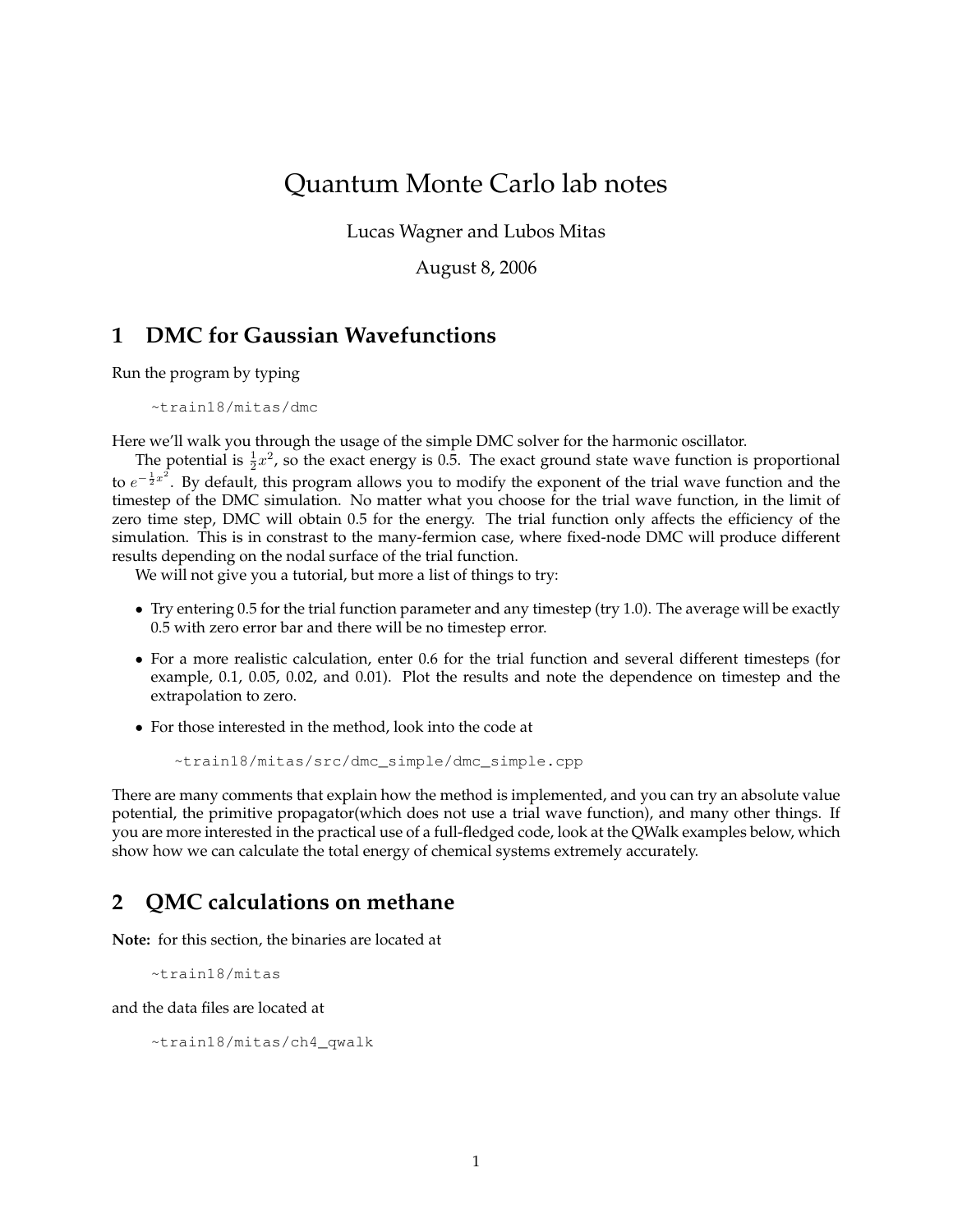We're going to walk through the calculation of the fixed-node Diffusion Monte Carlo energy of methane. While this calculation is doable (and was done) on a normal PC, we've gone ahead and done some of them so you don't have to. If you're interested in how long it takes, the wall clock times are at the end of each output file. Keep in mind that the calculations were done on a four year old laptop (Pentium III 1133 MHz).

We start the calculation with a GAMESS input deck (ch4.inp) to prepare the one-particle orbitals, which we use to make the Hartree-Fock many particle wave function:

$$
\Psi_{HF}=\det\left[\phi_{i},\phi_{2},\ldots,\phi_{n}\right]
$$

We use pseudopotentials for both carbon and hydrogen here, which speed up the QMC calculation quite a bit (it is possible to do full-potential QMC calculations, but the scaling is approximately  $Z^{5.5}$ ). The punch file and output files are .pun and .out, respectively.

Next, we use the gamess2qmc converter, which creates several files that describe the wave function and system in QWalk format. Those are ch4.basis (basis functions), ch4.orb (orbital coefficients), ch4.slater (determinant information), ch4.sys (nuclear positions and pseudopotential), and ch4.jast2 (Jastrow correlation factor). We will not worry about the format of the files for the moment. First we'll see how they're used.

Open ch4.hf. Here we include the ch4.sys section, and define the trial function as the Slater determinant. The method is VMC, which generates electron configurations according to the probability distribution  $\Psi_T^2$ . The energy (and any other properties) is evaluated as  $\langle E \rangle = \int \Psi_T^2 \frac{H \Psi_T}{\Psi_T}$ , which is approximately equal to a Monte Carlo average over a finite number of samples of  $\left\langle\frac{H\Psi_T}{\Psi_T}\right\rangle$ . Run the command

gosling ch4.hf.log

to get a summary of the results. The total energy should match GAMESS, except with a stochastic uncertainty(the error bar), since we used exactly the same trial function.

Evaluating the Hartree-Fock wave function via Monte Carlo gives nothing but a lot of wasted computer cycles, since GAMESS is much faster. Now we'll start to exploit the advantages that doing the many-body integrals explicitely gives us. We add a so-called Jastrow factor (defined in ch4.jast2), so that the new wave function is:

$$
\Psi_{VMC} = \det \left[ \phi_1, \phi_2, \dots, \phi_n \right] e^U
$$

where

$$
U = \sum_{iIk} c_{kI} a_k (r_{iI}) + \sum_{ijn} d_n b_n (r_{ij})
$$

(i and j are electron numbers, I is nucleus number, and k and n are indices over a basis set expansion). The  $b_n$  functions depend explicitely on the electron-electron distances, which makes the integrals impossible to do analytically while compactly describing electron-electron correlation. The  $a_k$  functions are mostly technical (but important!) terms that allow the one-particle density to readjust to the introduction of the correlation, since we only optimize the terms in the Jastrow factor.

Open ch4.vmc for the QWalk input file. We attach the Jastrow function to the Slater determinant and run another VMC. This has two goals. The first is to evaluate the energy of the new trial function, which has changed since even our starting Jastrow factor includes the correct behavior of the wave function as two electrons approach each other(known as the Kato cusp conditions). You will see that even that small modification improves the energy. The second, and more important effect of the first VMC is to generate a set of configurations according to  $\Psi^2_{VMC}$  and store them in the file <code>ch4.config.</code> The next method, OPTIMIZE2, then takes these configurations and optimizes the variational parameters in the Jastrow factor (the  $c_{kI}$ s, the  $d_n$ s, and the shape of the  $a_k$ s and  $b_n$ s). It provides an approximation of the energy during the optimization. We then run another VMC to get the true energy of the new trial function. For a summary of 'before and after', run

## gosling ch4.vmc.log

There will be two sections here, which correspond to the before optimization wave function and the after optimization wave function. The large energy decrease you see is from optimizing only 10 parameters,